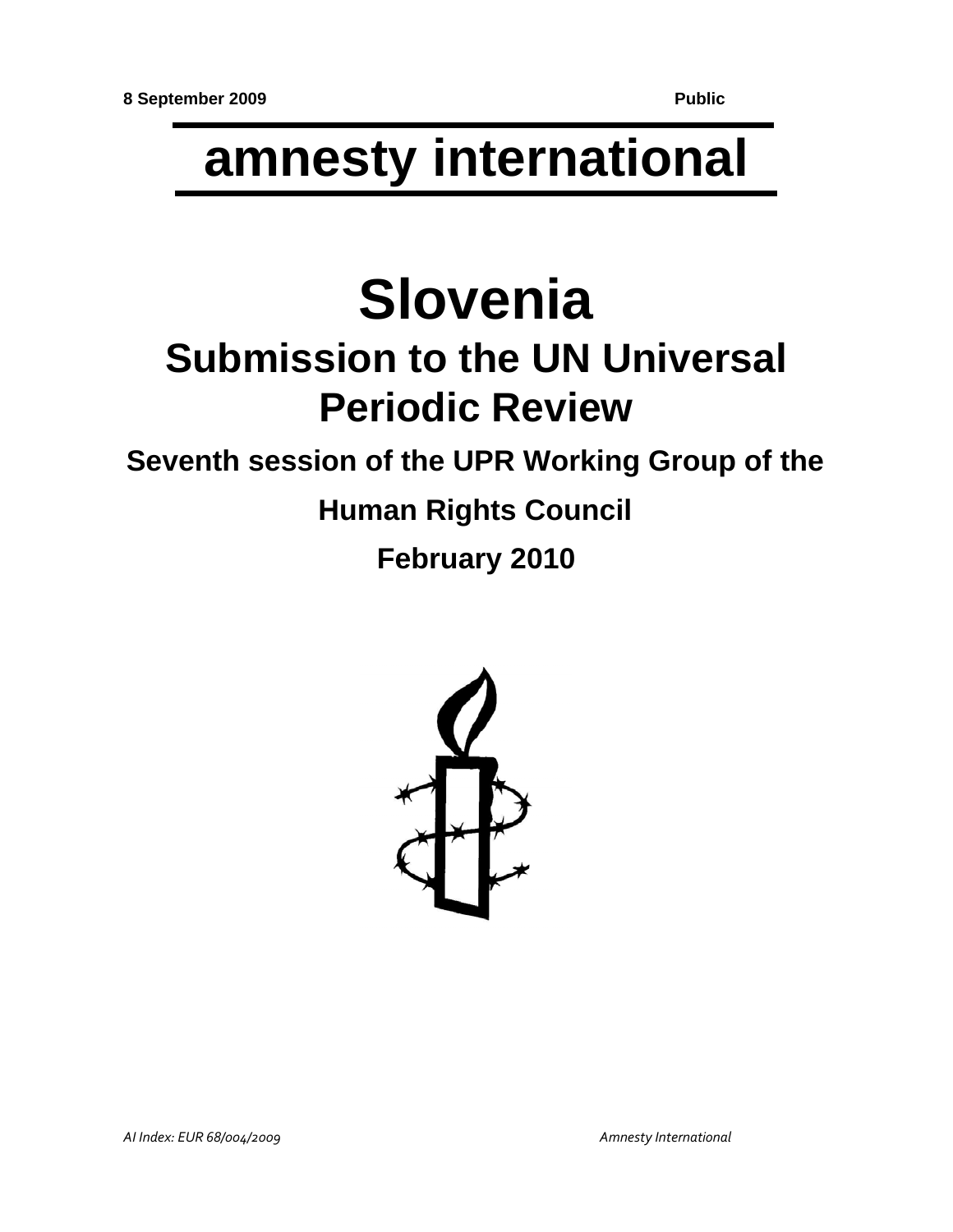#### **Executive summary**

In this submission, Amnesty International focuses on ongoing human rights violations suffered by a number of residents of the former Yugoslav republics who had been living in Slovenia and whose permanent residency status was revoked by the Slovenian authorities in 1992 (hereinafter referred to as "the erased"). However, the organization's concerns in Slovenia extend beyond those related to "the erased".

As a result of their permanent residency status being revoked, "the erased" have been subject to violations of the principle of non-discrimination, the right to work and social security, the right to the highest attainable standard of physical and mental health, and the right to education.

Regrettably, despite two separate decisions by the Slovenian Constitutional Court that measures taken by the authorities to regulate the status of "the erased" were unconstitutional, the government has failed to provide "the erased" with access to reparation, including restitution, compensation, rehabilitation, satisfaction and guarantees of non‐repetition for the aforementioned human rights violations.

Amnesty International has raised the issue of "the erased" with both the Slovenian authorities and with international human rights bodies, including the UN Committee on Economic, Social and Cultural Rights, the UN Human Rights Council and the Council of Europe. Several of these bodies have urged the Slovenian authorities to restore retroactively the permanent residency status of "the erased" and to provide them with full reparation.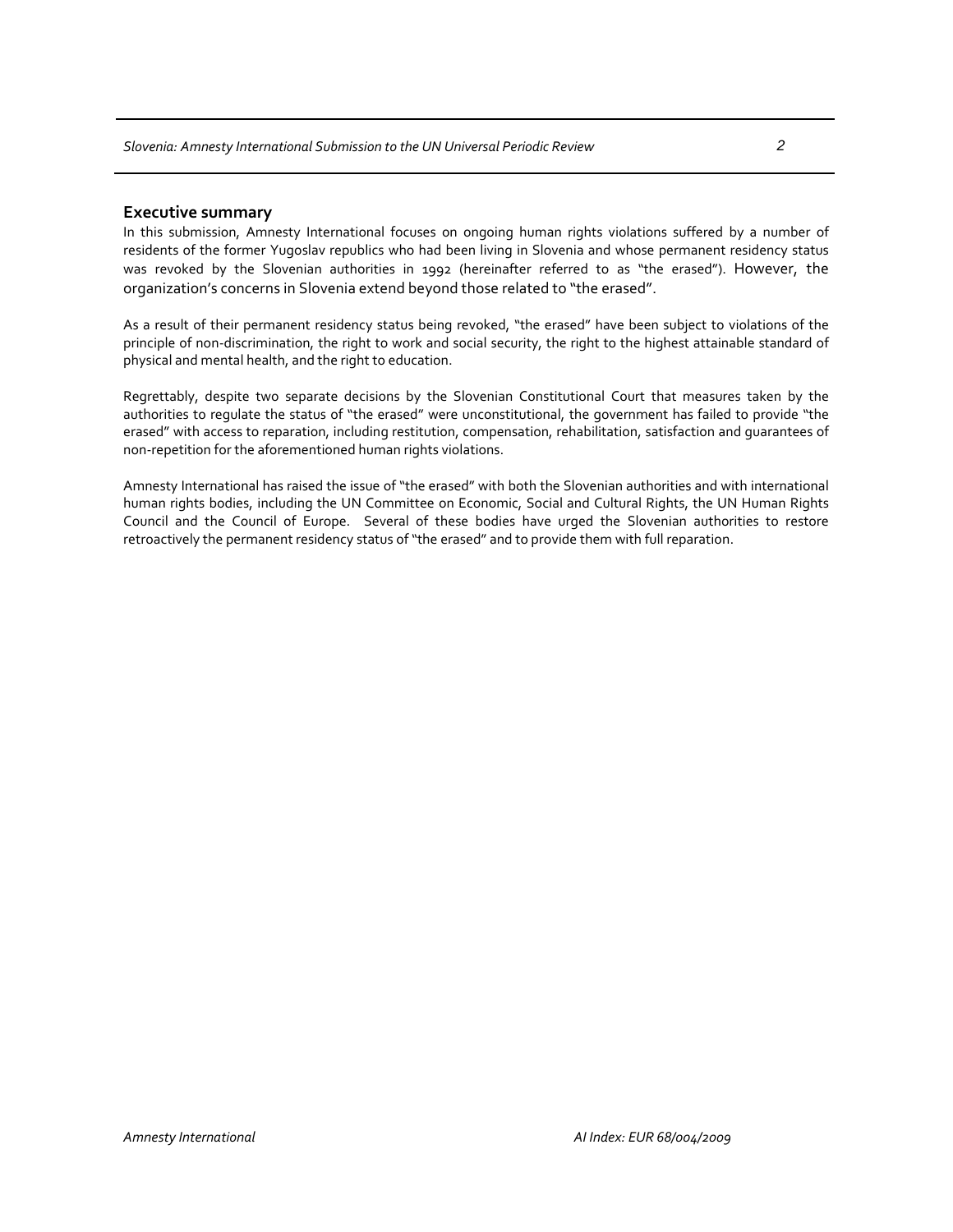## **Slovenia**

### **Amnesty International submission to the UN Universal Periodic Review**

Seventh session of the UPR Working Group, February 2010

#### **Introduction**

Amnesty International is concerned that the Slovenian authorities have consistently failed to protect the human rights of a group of permanent residents in Slovenia, known as "the erased", by removing them from the registry of permanent residence in a discriminatory way and by not providing them with access to reparation for this unlawful act.

The Socialist Federal Republic of Yugoslavia (SFRY) was a federation composed of six republics and the population had both SFRY citizenship and a second, republican citizenship. SFRY citizens from other republics living in Slovenia enjoyed the same rights as those with Slovenian republican citizenship. When Slovenia declared independence in June 1991, citizens of other republics with permanent residence in Slovenia could apply for Slovenian citizenship by the deadline of 26 December 1991. Those who did not apply were removed from the registry. According to the latest estimates, 25,671 individuals were removed from the Slovenian registry of permanent residents on 26 February 1992.

However, those affected were not informed of this measure or of its consequences. As a result of the "erasure", they became *de facto* foreigners or stateless persons residing illegally in Slovenia. In some cases, the "erasure" was followed by the physical destruction of the identity and other documents of the individuals concerned. Some of "the erased" were forcibly removed from the country. To date approximately 13,426 of "the erased" are still left without Slovenian citizenship or a permanent residence permit. The majority of them live abroad and cannot re‐enter Slovenia, while some of them have lived "illegally" in Slovenia as foreigners or stateless persons since 1992..In 2008 deportation procedures were initiated against some of "the erased", although deportations were not actually carried out. Many of the approximately 10,000 persons, who managed to obtain Slovenian citizenship or permanent residency, still suffer from the ongoing consequences of their previous unregulated status and do not have access to reparation, including compensation.

#### **Human rights violations caused by "the erasure"**

#### *Principle of non‐discrimination*

The revocation of the permanent residency status of citizens of other former Yugoslav republics who had been permanent residents in Slovenia was conducted in a discriminatory manner against those from the other republics of the former Yugoslavia living in Slovenia, whereas foreigners from all other countries were granted the right to reside permanently in Slovenia.

#### *Right to work and social security*

Many of "the erased" lost their jobs and could no longer be legally employed when their permanent residency status was revoked. In this respect, the removal of the individuals concerned from the registry of permanent residents led to a violation of their right to work.

Many of "the erased" are still unable to find jobs because they have no documents or because they are considered foreigners with no right to work. They face the choice of being unemployed with no source of income, or of being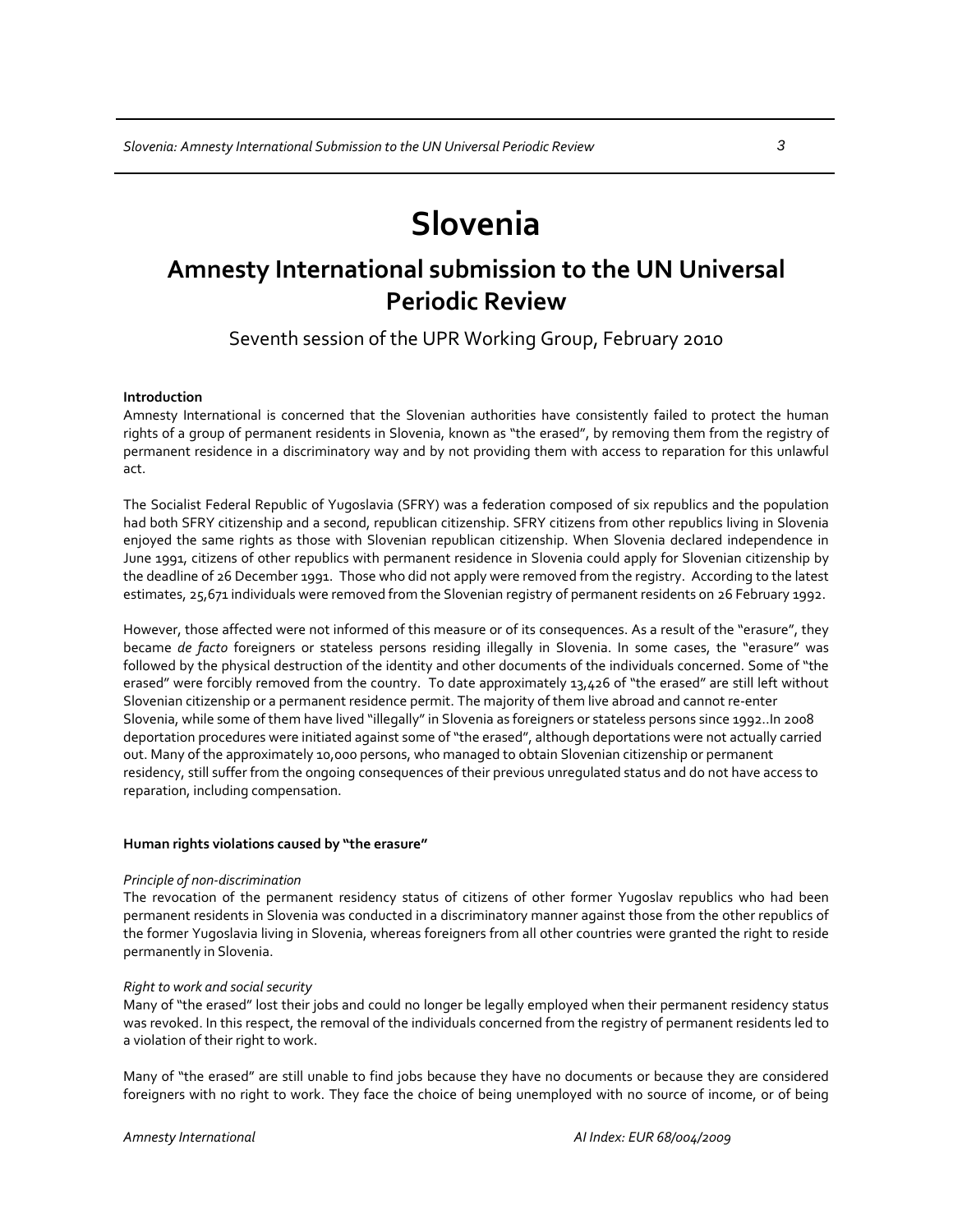employed in the "informal sector" with low salaries and no social protection. In cases where the "erasure" and the loss of employment have led to extreme poverty, the removal of those individuals from the registry of permanent residents may amount to a violation of the right to an adequate standard of living.

In cases where the "erasure" resulted in the loss of employment, this often meant the loss of many years of pension contributions as well. Many of "the erased" have lost their entitlement to a pension or seen their expected pension significantly reduced even when they eventually managed to restore their legal status. In this way, the removal from the registry of permanent residents has had serious negative effects on the right to social security of some of these individuals.

#### *Right to the highest attainable standard of physical and mental health*

As foreigners without a permanent residence permit in Slovenia, "the erased" have had no, or only limited, access to comprehensive healthcare after 1992; in some cases this has had serious consequences for their health. The *ex officio* removal from the registry of permanent residents has thus resulted in inequality in the ability to access healthcare.

#### *Right to education*

Children removed from the registry of permanent residents in 1992, or whose parents were removed from the registry, in some cases lost access to secondary education. While no recent cases have been reported of children being excluded from school as a result of the "erasure", Amnesty International remains concerned about the ongoing effects for some of "the erased" of the loss of years of education, and of the delays in the completion of their studies.

#### **Ongoing government failure to resolve the problem**

In 1999 the Slovenian Constitutional Court recognized the unlawfulness of the "erasure" and ruled that provisions in the Foreign Citizens Act violated the Constitution by failing to determine the conditions for the acquisition of permanent residence permits by citizens of other former Yugoslav republics living in Slovenia who did not apply for Slovenian citizenship, or were refused it.<sup>1</sup> In this respect, the Constitutional Court ruled that the Foreign Citizens Act violated the constitutional principle of the rule of law and the principle of equality. The Constitutional Court recognized that the "erasure", in those cases where it led to the expulsion of the individuals concerned, could result in the violation of other human rights and freedoms protected in the Constitution and under international law. The Constitutional Court therefore ordered that adequate legislative measures be adopted to regulate the status of "the erased", taking into account the ongoing consequences of their removal from the registry of permanent residents.

In 1999 the Act on the Regulation of the Status of Citizens of Other Successor States to the Former SFRY in the Republic *of Slovenia* was adopted and in 2002 amendments to the *Act on Citizenship* entered into force. However, in both cases the legislative efforts failed to restore permanent residence retroactively, thus excluding from its reach those who were expelled from Slovenia, and/or prevented from entry (and/or re-entry) into Slovenia, as a result of the "erasure". For this reason in 2003 a new decision of the Constitutional Court found the *Act on the Regulation of the Status of Citizens of Other Successor States to the Former SFRY in the Republic of Slovenia* unconstitutional. The Constitutional Court once again ruled that permanent residence permits be issued with retroactive effect from the date of the "erasure".

Following the ruling of the Constitutional Court, a "technicalities bill", the first of two acts aimed at reinstating the status of individuals removed from the population registry, was adopted by the Slovenian Parliament in October 2003. Debates on a second bill continued, prompting the then opposition parties to call for a referendum on the "technicalities bill". The referendum was held in April 2004. With the turnout around 31 per cent approximately 95 per cent of those who voted rejected the bill.

 $\overline{a}$ 

 $^{\rm 1}$  Constitutional Court of the Republic of Slovenia, Decision in case no. U-I-284/94, 4 February 1999.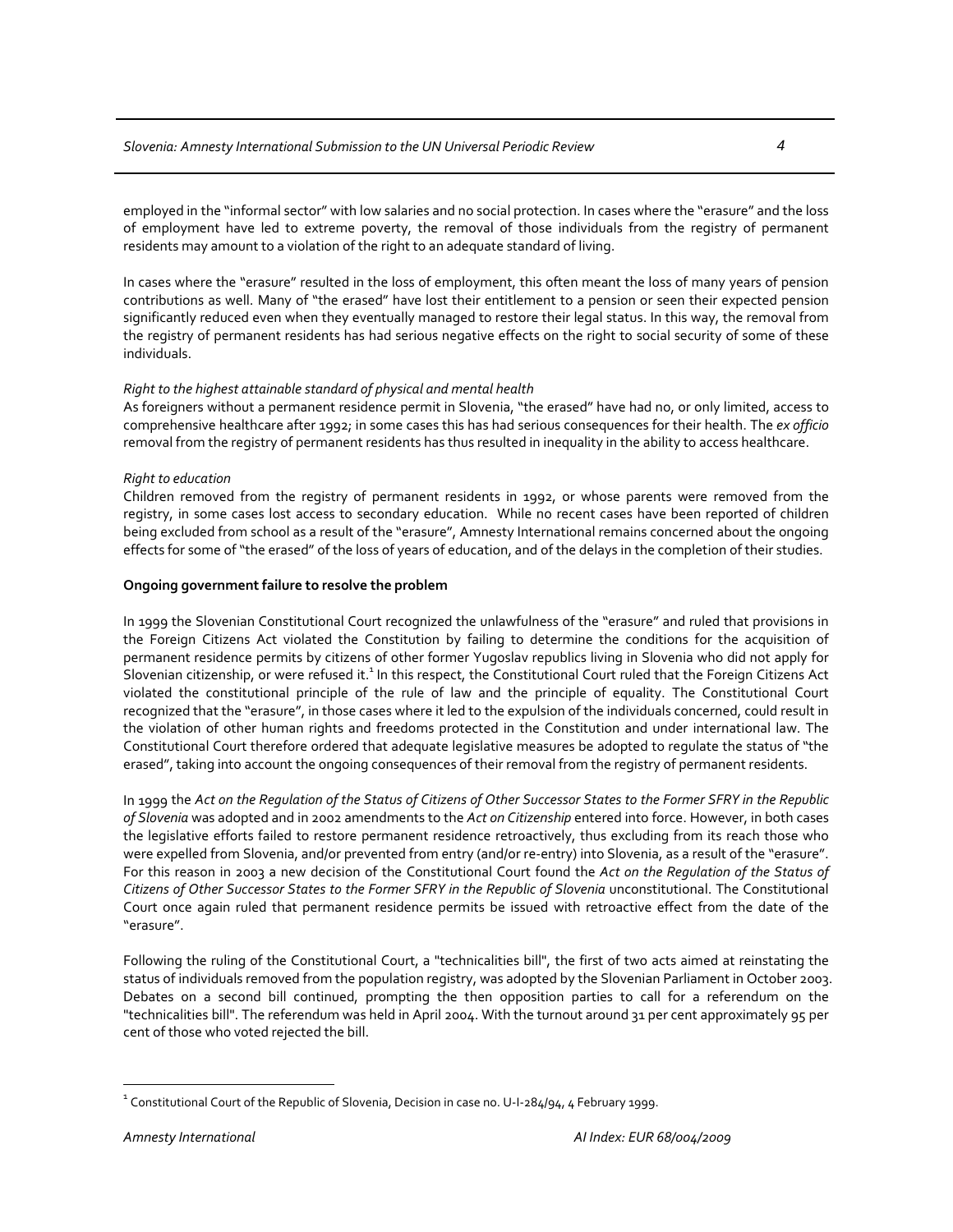In 2007 the government again attempted to resolve the status of "the erased" by drafting a Constitutional Law on the Erased. Eventually the draft law, which Amnesty International believed maintained discriminatory treatment of "the erased" and further aggravated their disadvantaged position, was withdrawn from the parliamentary procedure.

In 2009 another attempt was made to pass a new law on "the erased". Amnesty international is concerned, however, that the draft law is very restrictive and focuses only on the implementation of the Constitutional Court decisions without guaranteeing full access to reparation, including restitution, compensation, rehabilitation, satisfaction and guarantees of non‐repetition for the human rights violations resulting from the "erasure".

According to the draft law, living in Slovenia is one of the conditions for restoration of residency status in the country. Amnesty International is concerned, however, that many "erased" were forcibly expelled from Slovenia by the authorities and therefore are not able to meet the criterion of living in Slovenia for a continuous period of time. Inclusion of such a condition in the law would discriminate against "the erased" who were not able to stay in Slovenia after the "erasure". In this way this particular group could be considered victims of multiple discrimination; first of all as victims of the "erasure" and secondly as excluded in a discriminatory way from claiming restitution of their rights.

In addition to this the procedure envisaged by the draft law for claiming restoration of residency status places the burden of proof on the applicants. In some cases "the erased" may not be able to provide adequate documentation related to the loss of their residency status as in many cases the "erasure" was followed by the physical destruction of their identity cards or other documents proving their status. As a consequence, in many cases only the authorities are able to provide proof of the legal status of certain individuals.

Amnesty International is also concerned that the draft law does not envisage any outreach campaign directed towards "the erased" who currently live abroad and therefore decreases their chances of benefiting from the law as many of them might not be aware of its existence.

The draft remains silent on the possibility of compensation for the human rights violations suffered by "the erased".

#### **Recommendations for action by the state under review**

#### **Amnesty International calls on the Slovenian authorities:**

- To adopt legislative and other measures to grant full reparation, including restitution, satisfaction, compensation, rehabilitation and guarantees of non- repetition, to all individuals affected by the "erasure";
- To ensure that such measures include all "erased" persons irrespective of where they currently reside;
- To organize an outreach campaign to inform "the erased" currently living outside Slovenia of the existence of the new legislative measures and the possibility to benefit from them.